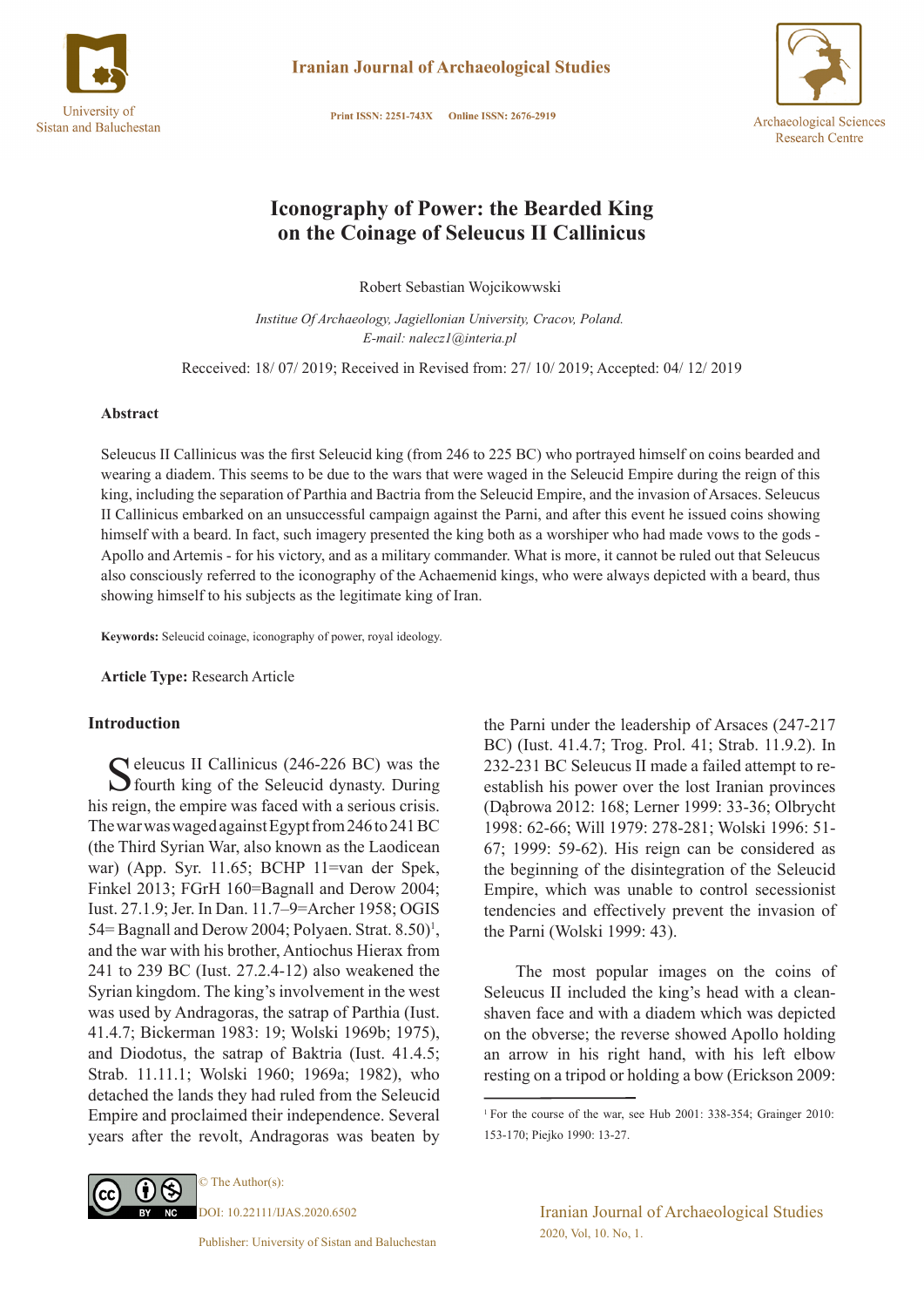### 2 *Iranian Journal of Archaeological Studies*

167-168; Houghton and Lorber 2002: cat. no. 656, 671, 701, 703, 781-784, 786, 809) (Figure. 1). This manner of depicting Foibos was a break with the traditional Seleucid imagery of Apollo seated on the omphalos as this reverse motif used to be dominant on the Seleucid coinage (Erickson 2009: 168; Houghton and Lorber 2002: cat. no. 750; Mørkholm 1991: 113-114). Apart from Apollo, other deities appeared on Seleucus' coins, such as Athena, Nike, Poseidon, and Heracles (Erickson 2009: 171-175, 177).



*Figure. 1: The silver tetradrachm of Seleucus II Callinicus from Antioch. Obverse: Diademed head of Seleucus II; Reverse: Apollo standing holding an arrow in his right hand and resting his left elbow on a tripod, BAΣΙΛΕΩΣ ΣΕΛΕΥΚΟΥ.* 

*(After:http://numismatics.org/collection/1944.100.75086?lang=en.).*

Around 228-226 BC Seleucus began to issue coins whose obverses featured the bearded head of a king in a diadem facing right, and the various images shown on the reverses were accompanied by the inscription ΒΑΣΙΛΕΩΣ ΣΕΛΕΥΚΟΥ. On the coinage of Seleucus II, two types of images of the bearded king can be distinguished; one with a short beard and one with a pointed beard. These images do not seem to be linked to specific reverse types.

The coins showing the head of the bearded Seleucus II on the obverse from the mint of Nisibis (silver tetradrachms [Houghton and Lorber 2002: 271-272, cat. no. 749-750; Iossif and Lorber 2009: Figure. 3; Newell 1941: 61, cat. no. 818-823, Pl. VIII, 1-7, and Figure. 2], silver obols [Houghton and Lorber 2002: 271-272, cat. no. 752; Newell 1941: 62, cat. no. 824, Pl. VIII, 8]), Susa (silver tetradrachms [Houghton and Lorber 2002: 279, cat. no. 788; Newell 1938: 135-136, cat. 364, 367, Pl. XXVII, 13, XXVIII, 3]) and an unknown mint in the western part of the empire (silver tetradrachms [Houghton and Lorber 2002: 267, cat. no. 735A]) bear on their reverses the image of a standing Apollo holding an arrow in his right hand and resting his left elbow on a tripod. An identical image of the king can be seen on the obverse of bronze coins from Nisibis (Houghton and Lorber 2002: 273, cat. no. 759; Newell 1941: 62, cat. no. 825, Pl. VIII, 9) and Susa (Houghton and Lorber 2002: 281, cat. no. 795; Newell 1938: 136, cat. no. 370, Pl. XXVIII, 5; Wright 2013) (Figure. 3), which featured the goddess Nike holding a wreath and a palm leaf on the reverse. The reverse of another bronze coin of the same type, minted in Susa, shows the image of Artemis standing and holding a bow and pulling out an arrow from a quiver, with an animal at the foot of the goddess (Houghton and Lorber 2002: 281, cat. no. 796, Newell 1938: 136, cat. no. 372, Pl. XXVIII, 7). The head of Seleukos II with a longer, pointed beard is shown on the obverse of silver tetradrachms and drachmas struck in an unknown mint on the coast of Cilicia, probably in Tarsus (Newell 1941: 227-229), with the reverse depicting a standing Apollo holding an arrow in his right hand and resting his left elbow against a tripod (Houghton and Lorber 2002: 252, cat. no. 685-686; Iossif and Lorber 2009: Figure. 10, Newell 1941: 227, cat. no. 1321-1322, Pl. L, 8-9). This image is also shown on the obverse of bronze coins from Ecbatana with a bow in a bowcase-quiver set shown on the reverse (Houghton, Lorber 2002: 286, cat. no. 822-824; Newell 1938: 208-209, cat. no. 563, Pl. XLI, 8) (Figure. 4), and those from Antiochia with the image of Pegasus depicted on the reverse (Houghton and Lorber 2002: 260, cat. no. 711-712) (Figure. 5). Another bronze coin from Susa features the portrait of Seleucus II wearing the kausia and having a pointed beard on the obverse, and the goddess Nike in a biga accompanied by the legend ΒΑΣΙΛΕΩΣ ΣΕΛΕΥΚΟΥ on the reverse (Houghton and Lorber 2002: 281, cat. no. 797-798). In spite of the lack of a diadem, this coin's imagery seems to

All coins showing a bearded Seleucus II were minted in ca. 228-226 BC, thus after the king's expedition against the Parni. Some of the reverse images depicted on them such as the goddess Nike with a wreath and a palm leaf or a bow in a bowcasequiver set seem to refer directly to this event (Lerner 1999, 37). In the past, they were wrongly associated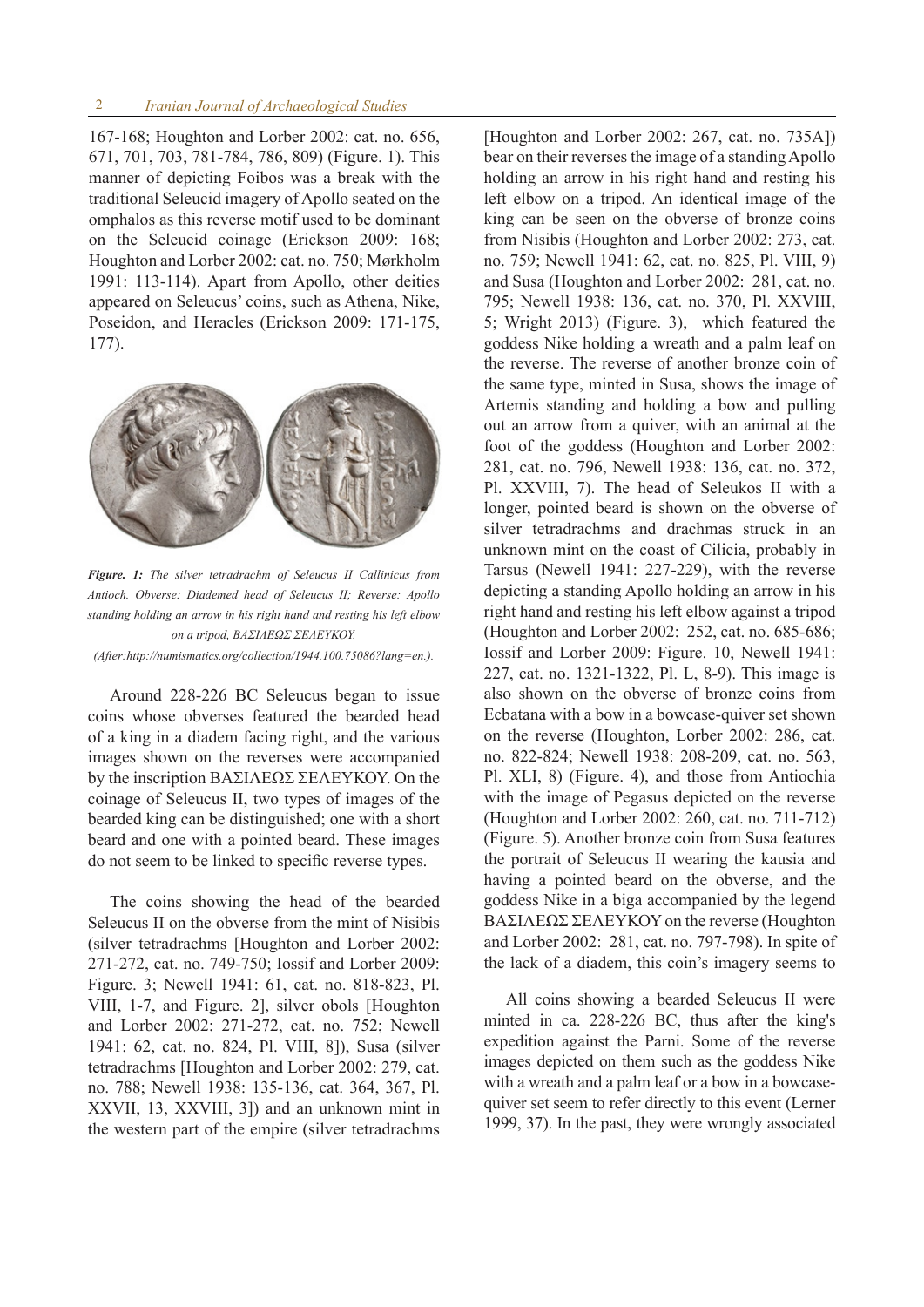

*Figure. 2: The silver tetradrachm of Seleucus II Callinicus from Nisibis. Obverse: Diademed head of Seleucus II with short beard; Reverse: Apollo standing, holding an arrow in his right hand and resting his left elbow on a tripod, BAΣΙΛΕΩΣ ΣΕΛΕΥΚΟΥ. (After: http://www.wildwinds.com /coins/greece/seleucia/seleukos\_II/SC\_749@1.jpg.).*



*Figure. 3: The bronze coin of Seleucus II Callinicus from Susa. Obverse: Diademed head of Seleucus II with short beard; Reverse: Nike holding a wreath and a palm leaf, BAΣΙΛΕΩΣ ΣΕΛΕΥΚΟΥ. (After: http://numismatics.org/collection/1944.100.73382?lang=en.).*



*Figure. 4: The bronze coin of Seleucus II Callinicus from Ecbatana. Obverse: Diademed head of Seleucus II with long beard; Reverse: The reflex bow in a bowcase-quiver, BAΣΙΛΕΩΣ ΣΕΛΕΥΚΟΥ. (After: http://numismatics.org/collection/0000.999.35586.).*

with the alleged imprisonment of Seleucus II, who was supposed to have been captured by the Parni (Linferd 1976: 196). However, this event is not confirmed by the sources and results from the confusion of this king with another Seleucid ruler, Demetrius II (145- 139 BC) (Iossif and Lorber 2009: 90).



*Figure. 5: The bronze coin of Seleucus II Callinicus from Antioch. Obverse: Diademed head of Seleucus II with long beard; Reverse: Pegasus, BAΣΙΛΕΩΣ ΣΕΛΕΥΚΟΥ. (After: http://www.wildwinds.com /coins/greece/seleucia/seleukos\_II/Newell\_1167.jpg.).*

The image of the bearded ruler was a novelty on Seleucid coinage, and there are no analogical iconographical motifs on the coins issued by the kings preceding Seleucus II (Iossif and Lorber 2009: 91, 94-95; Mørkholm 1991: 114. Wright 2013: 22). This formed a break with the previous way of representing the ruler as a clean shaven man which was common in the Hellenistic world<sup>1</sup>. On the Seleucid coins only gods had previously been depicted with beards<sup>2</sup>, mainly Zeus<sup>3</sup>. Attempts have been made to associate

<sup>1</sup> Hellenistic rulers were inspired by Alexander the Great, who was always depicted without a beard, as opposed to his father, Philip II, and other Argead kings (Stewart 1993: 75). This was a departure from the tradition of depicting not only kings but also adults with beards which was common in ancient Macedonia and Greece. In conjunction with the longer hair, known from multiple depictions of the great conqueror, the lack of a beard is interpreted as a symbol of the heroization of Alexander, but it also indicates his young age (Iossif and Lorber 2009: 86-89; Troncoso 2010).

<sup>2</sup> A bronze coin, dated to the times of Seleucus II, featuring Poseidon's head with a beard and seaweed wreath on the obverse and the goddess Nike driving a quadriga and the legend ΒΑΣΙΛΕΩΣ ΣΕΛΕΥΚΟΥ on the reverse comes from an unknown mint in the western part of the Seleucid Empire (Houghton and Lorber 2002: 268, cat. no. 738).

3 Images of Zeus were used on Seleucid coinage from the times of Seleucus I Nicator, with Zeus Aetophoros (Zeus carrying an eagle) being the earliest appearance. Coins depicting this image were imitations of Alexander the Great's issues. After the battle of Ipsus c. 301 BC, a new motif called Zeus Nikephoros (Zeus carrying Nike) was introduced. The latest coin type with the image of Zeus, struck in the times of Seleucus I, showed the head of the god with a laurel wreath (Erickson 2009: 57-63; Houghton and Lorber 2002: 8; Wright 2009: 193; Wójcikowski 2017). From the reign of Antiochus I Soter, it was Apollo who was featured on Seleucid coins most often, but representations of Zeus were still depicted. This should be associated with the changes that took place in the dynastic cult of the Seleucids. During Seleucus' reign, Zeus was the most important god and the patron saint of the dynasty. From the time of Antioch, this role was clearly performed by Apollo, which was reflected in the coinage.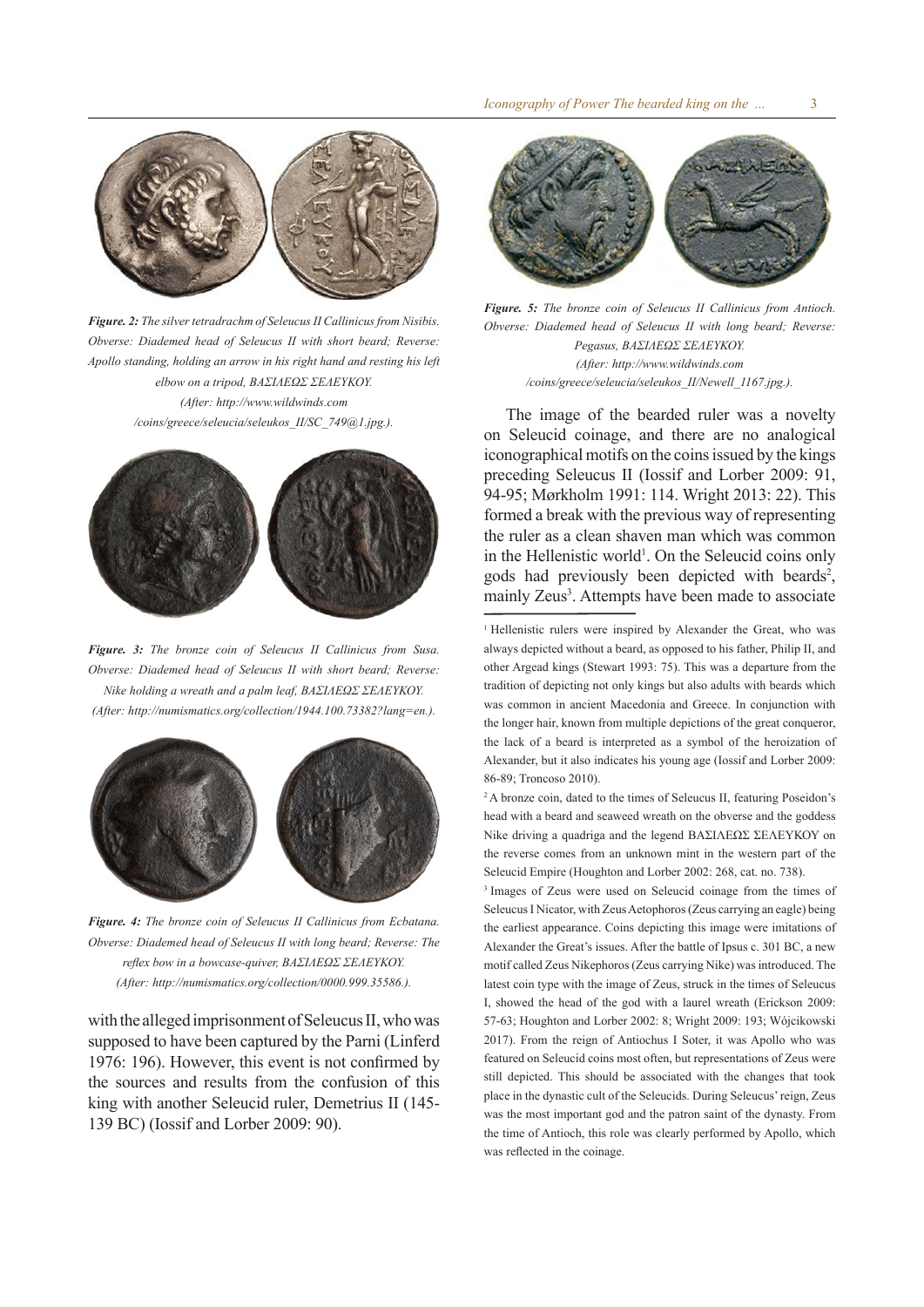the images of the bearded man shown on the coins issued by Seleucus II with the latter (Dodd 2009). Zeus, however, was never depicted with a diadem, let alone the kausia, but always with a laurel wreath, which makes it possible to reject this association and unequivocally interpret the image of the bearded man as the portrait of Seleucus II.

The idea that the new coin image reflected the actual appearance of the king at the moment of issuing his coins seems to be the most reasonable and convincing assumption. The king had supposedly grown a beard during the expedition against Arsaces I. Thus, the two types of royal beard shown on the coins could reflect two phases of its growth from a shorter to a longer, pointy one. The coin images with a beard were preceded by the images of the king with shorter and longer sideburns, which could indicate that Seleucus II had already had some form of a beard, and growing a beard could have resulted from the hardships he experienced during the expedition against the invaders.

Representing rulers with a beard is sometimes a reflection of their status as military commanders. It is not improbable that coins having such obverse types were issued as payment for soldiers taking part in the fight. The appearance of the so-called campaign beard is also interpreted as a vow to the gods to ensure success in a specific war (Iossif and Lorber 2009: 91). In the case of Seleucus II, the coin issues showing the king with a beard were undoubtedly connected with his expedition against Arsaces, which fits in perfectly with the above interpretations of the meaning of the beard. The military context of those issues is emphasized by reverse images such as Apollo with an arrow, the goddess Nike, Artemis with a bow (the bow in a bowcase-quiver set, associated with the weapon used by the Parni (Newell 1938: 202), or Pegasus, which should probably be considered as a reference to the cavalry (Ericskon 2009: 177). Taking the presence of the representations of gods on the coins into account, it is probable that Seleucus II's beard could also symbolize the vows he made to the gods for the success of his expedition against the Parni (Iossif and Lorber 2009: 108-109).

Coins bearing the motif of a bearded male head were first struck not by Seleucus but by Andragoras. The obverses of the golden staters featured the diademed head of a rebellious satrap with a beard. The reverse depicted the goddess Nike driving a quadriga, as well as a warrior behind her, accompanied by the legend ANΔPAΓOPOY (Mørkholm 1991: 119-120). While having identical reverse images, some coins bear the legend in Aramaic, which reads WHŠW or WHŠWWR, and which refers to Vaxšu, the Iranian deity of the Oxus River (Lerner 1999: 24-25). In the case of Andragoras, the beard shown on his coins was interpreted as a reference to his old age (Wolski 1999: 46).

A comparison between Andragoras' coins and those of Diodotus, who rebelled at about the same time<sup>1</sup>, leads to interesting conclusions. The obverse of the coins issued by the satrap of Bactria, struck after an open rebellion against the Seleucids, shows the diademed head of a clean-shaven Diodotus, and the reverse features the image of Zeus standing and hurling a thunderbolt, accompanied by the legend BAΣIΛEΩΣ ΔIOΔOTOY (SNG 9 Pl. 5-6). In contrast to the Parthian dynast, the self-appointed king of Bactria, presenting himself without a beard, continued the Seleucid tradition. It proves that the differences in the manner of presenting both satraps had a deeper basis and one should not connect the presence or lack of a beard only with a faithful rendering of their appearance (Hekster and Fowler 2005: 17).

The coins of Seleucus II, showing the king with a beard, present clear analogies to the coinage of Andragoras as both rulers are presented in a similar way. Another similarity concerns the image of the goddess Nike driving a chariot which is depicted on some coin issues of Seleucus. It seems unlikely that the coins of Andragoras were a direct model for

<sup>1</sup>Diodotus rebelled around 250 BC, after Andragoras. The satrap of Bactria showed separatist tendencies much earlier, during the reign of Antioch II Theos, which is indicated by the coins of Diodotus bearing his portrait on the obverse, and a legend that reads BAΣIΛEΩΣ ANTIOXOY (Kalita 1999: 52; Mørkholm 1991: 120-121).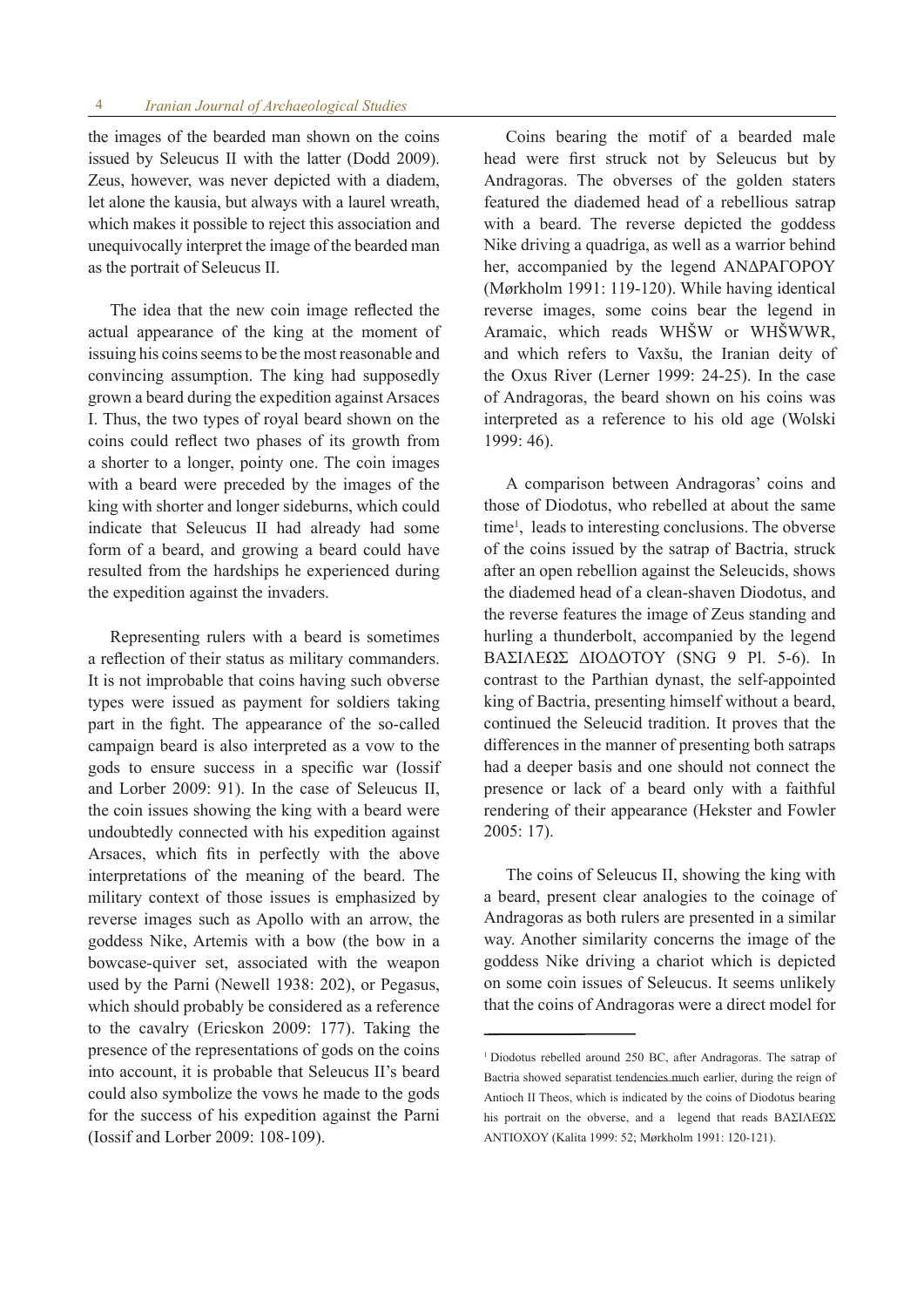the coins of the Seleucid king, for whom he was only a rebellious satrap. Moreover, at the time of issuing the coins showing the king with a beard, the Parthian dynast was already dead. Thus, there was no reason why Seleucus should refer to the coinage of a dead, rebellious satrap when striking his own coins. Rather, it was Andragoras, who, in order to present his rule in Parthia as legitimate, should refer to the Seleucid coin types.

Most of the coins of Seleucus II depicting the king with a beard come from the mints of Nisibis, Susa and Ecbatana. This area was a natural base for Seleucus during his campaign against the Parni<sup>1,</sup> which seems to confirm the thesis that the coins depicting the king in this way are connected with this event. The presence of the bearded ruler's head with a diadem on Andragoras' coins clearly suggests that the iconographical motif itself could have had a wider meaning. The diadem as a royal insignium was introduced by Alexander the Great (Olbrycht 1997: 39-40; 2011: 16-17; 2014: 40-43; Ritter 1987: 298-299; Strootman 2007: 366-368) and widely adopted by Hellenistic rulers (Haake 2012; Kakavas 2016: 73-76; Wright 2010: 43). Its origins are to be found, however, in Achaemenid Iran, where it was one of the symbols of the royal power and authority of the Persian Great Kings (Alföldi 1985: 106-108; Olbrycht 1997; 2004: 283-287, 290-293; Strootman 2007: 369; Wright 2010: 77-78), who were always depicted with beards<sup>2</sup>.

Hence, it may be assumed that both Andragoras and Seleucus II referred to Achaemenid traditions and iconography on their coins. The presence of a legend in Aramaic<sup>3</sup>, the lingua franca of the Achaemenid Empire (Bea 2004; Dandamayev 1999: 55; Gzella 2015: 158-159; Rosenthal, Greenfield and Shaked 1986), on some of Andragoras' coins seems to be an obvious gesture towards the Iranians and a clear reference to the period before the establishment of Seleucid rule in Iran. The existence of the continuity of Achaemenid traditions is proven by Arsacid coinage. Initially, the obverses featured the images of the rulers' heads, clean-shaven, wearing a satrapal tiara and a diadem, while the reverse showed a man sitting on a diphros, dressed

in an Iranian outfit and holding a bow<sup>4</sup>, which obviously referred to Seleucid issues (Iossif 2011: 273), as well as Achaemenid satrapal coinage from IV BC5 . In the times of Mithratades I (c. 171-138 BC), who through his conquests turned the Arsacid kingdom into an oriental empire<sup>6</sup>, the king's head with a diadem and with a beard appeared (Curtis 2012: 69, Pl. I: 3; Dąbrowa 2010: 127) on coins<sup>7</sup>, and this is considered to be a direct reference to the Achaemenids (Dąbrowa 2010: 130; 2012: 179).

When considering Seleucus II's conscious use of Achaemenid iconographic schemes in order to depict the ruler on his coins, it is worth noting that Babylonian sources from the Hellenistic period clearly indicate that the Seleucids wanted to present themselves as legitimate rulers, ruling in accordance

<sup>&</sup>lt;sup>1</sup> Nisibis was located between Antioch and Ecbatana. In the time of Seleucus I, or shortly after his death, a Macedonian military colony was established there. Until the time of Seleucus II, it did not play a significant role. The growing importance of the city during the reign of this ruler, which is indicated by the existence of the active mint, is connected with his expedition against the Parni (Newell 1941: 63).

<sup>2</sup> In this way Achaemenid kings were represented on coins, seals, reliefs and sculpture. See Garrison 2011; 2013; Luschey 1983; Moorey 1978; Root 1979; Yoyotte, 2010.

<sup>3</sup> Greek was the official language of the Seleucid Empire. The administration also used other languages, including Aramaic, which was clearly associated with the multi-ethnic character of the empire. Never, however, were the inscriptions on coins struck by the Seleucids in Aramaic (Venetis 2012: 155).

<sup>4</sup> For the discussion on the meaning of the archer motif on coins, see Lerner 2017.

<sup>&</sup>lt;sup>5</sup> The image of the head with a satrapal tiara on the obverse resembles images known from the coins of Tissaphernes and Autophrades, who were satraps ruling in the fourth century BC, while the reverse bearing the image of the seated male Figure in Iranian costume holding a bow resembles Tarkumawa's (Datames') satrapal issues (Bodzek 2011: 97, Pl. VII, 3; Curtis 2007: 416-417, Figure. 3-6; 2012: 68, Pl. I: 1; Erickson and Wright 2011: 166; Wright 2010: 79, Figure. 49).

<sup>6</sup> Mithratades I conquered central and eastern Iran, and in the west he extended his lands to include Media, Babylonia and Elymais (Bivar 1983: 33-35; Dąbrowa 1999; 2005; 2012: 169-170; Olbrycht 2010: 166, 168; Wolski 1996: 99-102).

<sup>7</sup> Mithratades I's coins bear various types of royal portraits, including those referring to the earliest Arsacid issues (Curtis 2012: 69, Pl. I: 2).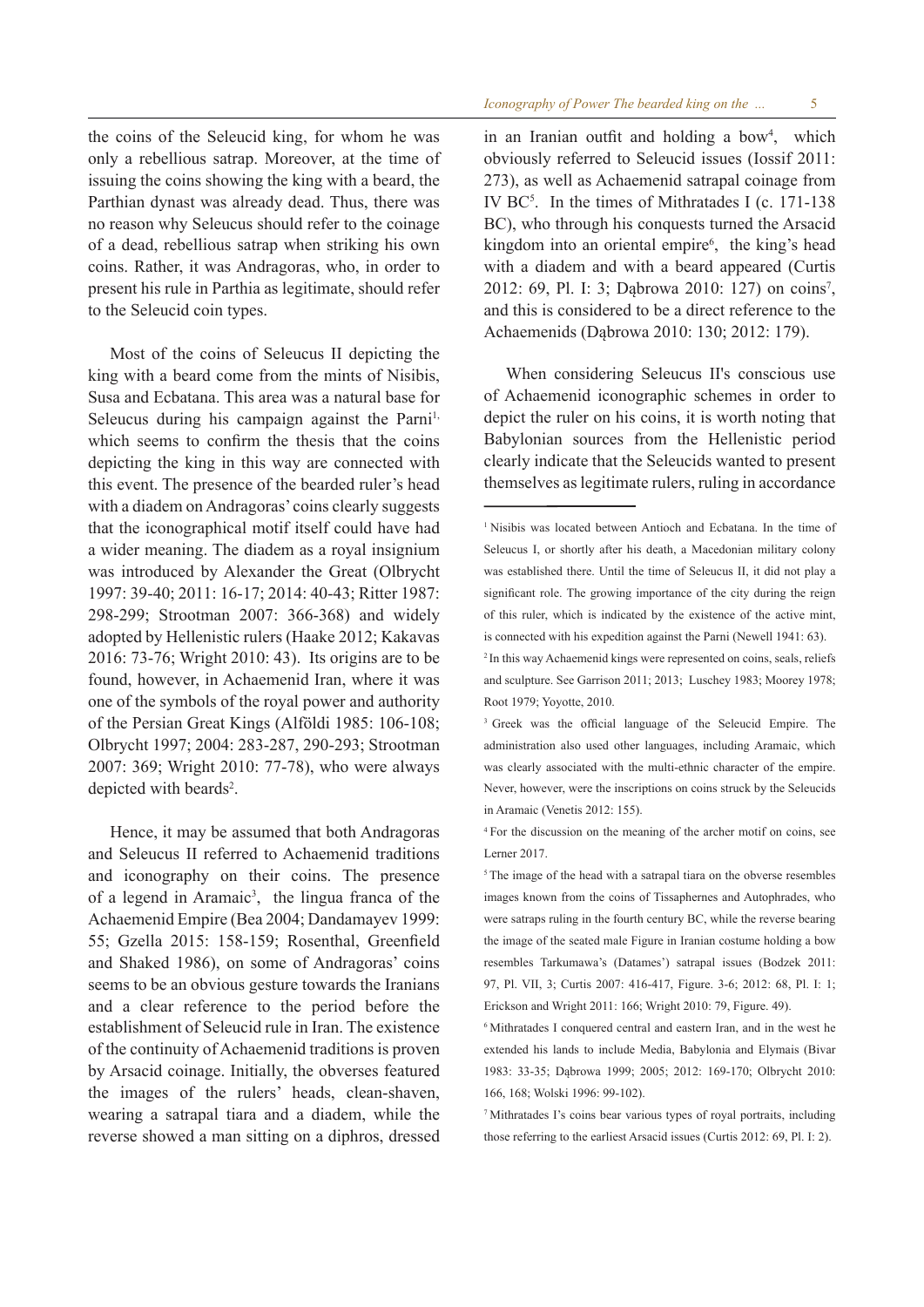with local traditions<sup>1</sup>. There is no reason to believe that they would act differently in the case of Iran, which constituted the largest part of their empire<sup>2</sup>. Most of the extant coins of this type come from Nisibis, Susa, and Ecbatana - the mints located in the Upper Satrapies, which were the core of the Achaemenid Empire (Wolski 1999: 25). This can hardly be considered a coincidence.

New coin issues of Seleucus II referring to the iconography of Achaemenid kings could have been part of a broader policy aimed at restoring the authority of the Seleucids, clearly weakened in the eastern part of the empire, resulting in the successful revolts of Andragoras and Diodotus, and the invasion of Arsaces. Although Seleucus organized the eastern campaign in 232-231 BC, he was unable to restore his power over the lost provinces. It is noteworthy that after the barbarians invaded the Upper Satrapies (Plin. N.H. 6.47-49, 167; Strab. 11.10.2)3 , Antiochus I Soter (281-261 BC) not only drove away the invaders, but also undertook a military expedition to Central Asia (Plin. N.H. 2.  $167; 4.49$ )<sup>4</sup>, which was an obvious demonstration of the empire's power. Seleucus II limited himself to defensive actions, which in fact ended in failure. Moreover, by entering into an alliance with Diodotus (Iust. 41.4.8), de iure satrap, against Arsaces he *de facto* recognized Diodotus as an independent ruler (Wolski 1999: 60). This could not have left the position of Seleucus II in Iran unaffected.

 Maintaining such a large territory as the Iranian provinces (with the continued wars in the western part of the empire that had been waged since the reign of Seleucus I Nicator), required the Seleucids to win and maintain the loyalty of the Iranian aristocracy. In the absence of major structural reforms, the Iranian aristocracy still had enormous economic and military potential (Kreissing 1978; Venetis 2012: 157; Wolski 1999: 25-26). As for the Seleucid policy towards the Iranians, it is noteworthy that owing to Seleucus I Nicator's marriage to Apama, a Sogdian princess<sup>5</sup>, his newly established dynasty was of a mixed, Macedonian-Iranian origin. Antiochus I, the son and successor of Seleucus, was of mixed Macedonian and Iranian descent<sup>5,</sup> which perfectly reflected the multicultural character of the empire. It was also reflected in the royal ideology of the Seleucids, which was based on both Macedonian<sup>7</sup> elements and Iranian

<sup>&</sup>lt;sup>1</sup> The Seleucids in Babylon used local titular, referring to the Neo-Babylonian times, i.e. before Persian rule, and their rule was associated with respect for local traditions. This policy ensured the support of the local population and peace in the state (Anagnostou-Laoutides 2012: 9-10; 2017: 149-150; Grainger 2014a: 28-31; Holloway 2002: 226; Sherwin-White and Kuhrt 1993: 37-39).

<sup>2</sup> For the economic potential of Iran under the Seleucids, see Aperghis 2004: 40-44.

<sup>&</sup>lt;sup>3</sup> An invasion of nomads from the north, most likely the Massaggetae or the Dahae (Wolski 1996: 36), took place at the end of Seleucus I's life or just after his death (Olbrycht 1998: 42-43; Sherwin-White and Kuhrt 1993: 19; Turn 1938: 117; Wolski 1996: 35-36, note 21; 1999: 27).

<sup>4</sup> It cannot be ruled out that the military actions of Antiochus I in Central Asia were undertaken with the aim to expand the empire and attach new territories to it. See Sherwin-White and Kuhrt 1993: 19; Wolski 1996: 37-38, note 23).

<sup>5</sup> Seleucus married Apama in 324 BC at Susa at the great marriage ceremony in which Alexander the Great and the Macedonian Companions married aristocratic Iranian women, celebrated in the Persian style (Arr. An. 7.4.4-8; 7.6.2; Diod. 17.107.6; Iust. 12.10.9- 10; Plut. Alex. 70.3; Demetr. 31.3-4). The marriage with Apama undoubtedly helped Seleucus I during his expedition to the east and the conquest of the Iranian provinces (Grainger 2014a: 13-14; 2014b: 12; Olbrycht 2013: 169-171). However, it is difficult to agree with E. Venetis, who claims that: "Seleucus married Apame probably as a sign of political unity between the two cultures, the Iranian and the Greek, aiming to legitimize his rule" (Venetis 2012: 153-154). Indeed, at the time of his wedding, when Alexander was still alive, nothing foretold Seleucus' future successes, or that the Iranian provinces up to Bactria would be under his rule.

 $6B$ efore becoming a king, Antiochus I acted as a co-regent administering the Upper Satrapies, and must have been well received by the Iranian elite (Wolski 1996: 33-34; 1999: 25). Antiochus was born and brought up in Asia (Wright 2010: 42). His mother was Iranian and hence it cannot be ruled out that he knew the Iranian language.

<sup>7 &</sup>quot;Still, the Seleukids and Ptolemies were Macedonian kings, too. They had Macedonian personal names which led their ancestry directly back to pre-Hellenistic Macedonia. Macedonian culture prevailed, too, in the kings' appearance; the king normally wore Macedonian clothing and armour. Indigenous Egyptian, Babylonian, or Iranian attire was only assumed during specific ceremonial occasions before indigenous audiences…Also vis-à-vis non-Macedonian subject peoples kings often presented themselves as Macedonians" (Strootman 2007: 103).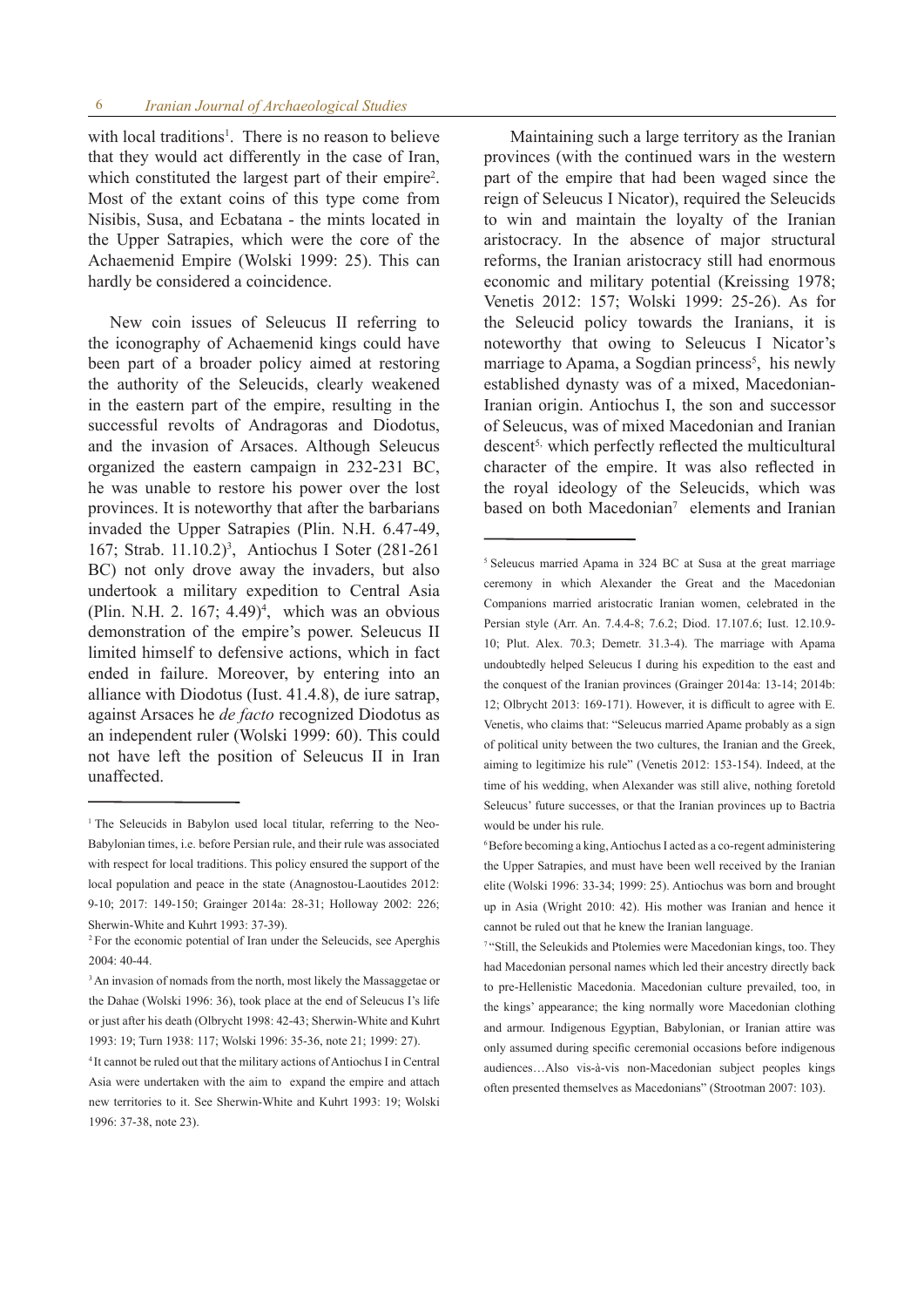traditions<sup>1</sup>This undoubtedly had an impact on the way the Iranians treated the Seleucids and may explain the peacefulness reigning in the Upper Satrapies, which enabled the first Seleucid kings, having the support of the Iranian elites, to engage significant military forces in the west.

Andragoras and Diodotus broke away from the Seleucid Empire which undoubtedly happened with the powerful support of a local population, who was constantly threatened by invasions of the Iranianspeaking tribes from the north. When the king was far away, engaged in fighting in the west, the people naturally saw the satraps as their defenders, which intensified separatist tendencies and damaged the loyalty not only to Seleucus II, but also to the whole dynasty. These new tendencies posed a huge threat to Seleucid authority and prestige in Iran. Seleucus II Callinicus must have been aware of this problem. The obverse of his coins depicted him with the diadem, one of the symbols of the royal power of Iranian kings, and with a beard, with which the Achaemenids were invariably depicted. Such coin types undoubtedly presented him as the legitimate ruler of Iran<sup>2</sup>. . Referring to the Achaemenid iconography, Seleucus may have also referred to his Iranian ancestry, reminding the Iranians that he was not only a legitimate king, but also a king with Iranian blood in his veins, unlike Andragoras and Diodotus, who were merely rebels and usurpers, or Arsaces, a foreign invader from the north.

Apollo holding an arrow on the reverse represented the patron saint of the Seleucid dynasty<sup>3</sup>. The arrow referred to the bow, one of the attributes of Apollo (Iossif 2011: 230-231). It cannot be ruled out that this attribute was adopted from the Eastern iconographic tradition (Graf 2009: 112). This weapon could symbolize a military victory (Iossif 2011: 267-267), but in the Middle East it was also treated as a symbol of royal power (Iossif 2011: 252; Wilkinson 1991). In Achaemenid Iran, the bow was one of the attributes of Persian kings who were often portrayed with a bow4 . The coins issued by the Achaemenids always depicted the king as an archer (Bodzek 2011: 50-70, Pl. I 8-17; Erickson and Wright 2011: 163, Pl.1, 3-4; Garrison 2011: 50- 51, Figure. 29; Gitler 2011: 108; Godard 1962: Pl. 76; Iossif 2011: 255-256; Root 1979: 116-118). The motif of Apollo as an archer on the Seleucid coinage clearly draws on Persian patterns<sup>5</sup>. The Greek god was identified with the Iranian Mithra (Venetis 2012: 158; Wright 2010: 77), who also used the bow as a weapon (Yt 10.102), although due to the lack

<sup>1</sup> Engels 2017; Strootman 2007: 18-19; Venetis 2012: 153-154.

<sup>2</sup> Essentially, it is believed that the imperial model was chosen by the Seleucids. This was natural given that the state created by Seleucus I was largely based on the territorial structure created by the great Argead (Eckhardt 2015: 271-271; Tuplin 2009: 121). On the other hand, the attitude of the first Seleucid king and his successors to Alexander III was neither unambiguous nor absolutely positive (Wolski 1999: 25, 28-29, note 4). At the beginning of the third century BC, the Seleucids tried to present Apama as the daughter of Alexander the Great and Roxana, who was supposedly the illegitimate daughter of Darius III (Tarn 1929, 138). This would clearly indicate that the Seleucids tried to present themselves as legitimate successors to both the Argeads and the Achaemenids, referring to the East Iranian ancestry of Apama at the same time (Wójcikowski 2017: 64). The Babylonian sources clearly show that the Seleucids tried to establish links with the local dynasties. In the case of Iran, given Babylon as an example, it would be natural to refer to the Achaemenids. It is possible that they used the Iranian royal title (xšayatiya) (Olbrycht 2013: 171) in Iran. However, this theory cannot be more than pure a speculation due to the lack of sources.

<sup>3</sup> The ancient authors (App. Syr. 56; Diod. 19.90.3-4; Iust. 15.4.3) clearly associate Seleucus I, the founder of the dynasty and empire, with Apollo. Epigraphic sources from his reign and his coinage, where Apollo was often depicted, clearly indicate the strong ties between the first Seleucid king and this deity (Iossif 2011: 234-238). For the issue of Apollo as the patron saint of the Seleucids, see Erickson 2009: 37- 41; Hoover 1996: 88; Parker 2017: 219; Mørkholm 1991: 113; Wright 2010: 59.

<sup>4</sup> The bas-reliefs (Behistun, the palaces at Persepolis and Pasargadae) often depicted Achaemenid Great Kings holding a bow, with its lower limb placed by their feet. Such a way of representing the bow clearly indicated that its meaning went beyond the military context and it was clearly connected with royal power (Kleiss and Calmeyer, 1975: 81-98; Garrison 2010; Luschey 1968; Root 1979: 59-61, 73-76, 182-198, pl. 12-14; 1989; Sarre and Herzfled 1910: 57-66; Schmidt 1970: 80-90, 108-118, pl. 18-39; Trümpelmann 1967).

<sup>&</sup>lt;sup>5</sup> Apollo seated on the omphalos and holding the bow, the most popular iconographic motif on the Seleucid coinage (Erickson and Wright 2012: 163; Hoover 1996: 92; Mørkholm 1991: 113-114; Wright 2010: 60-62), refers directly to the coins of Tarkumuwa, the Achaemenid satrap of Cilicia (Erickson and Wright 2011: 164; Wright 2010: 81-82). For the discussion on the origin and meaning of the motif of Apollo holding the bow on Seleucid coins, see Erickson and Wright 2011; Iossif 2011.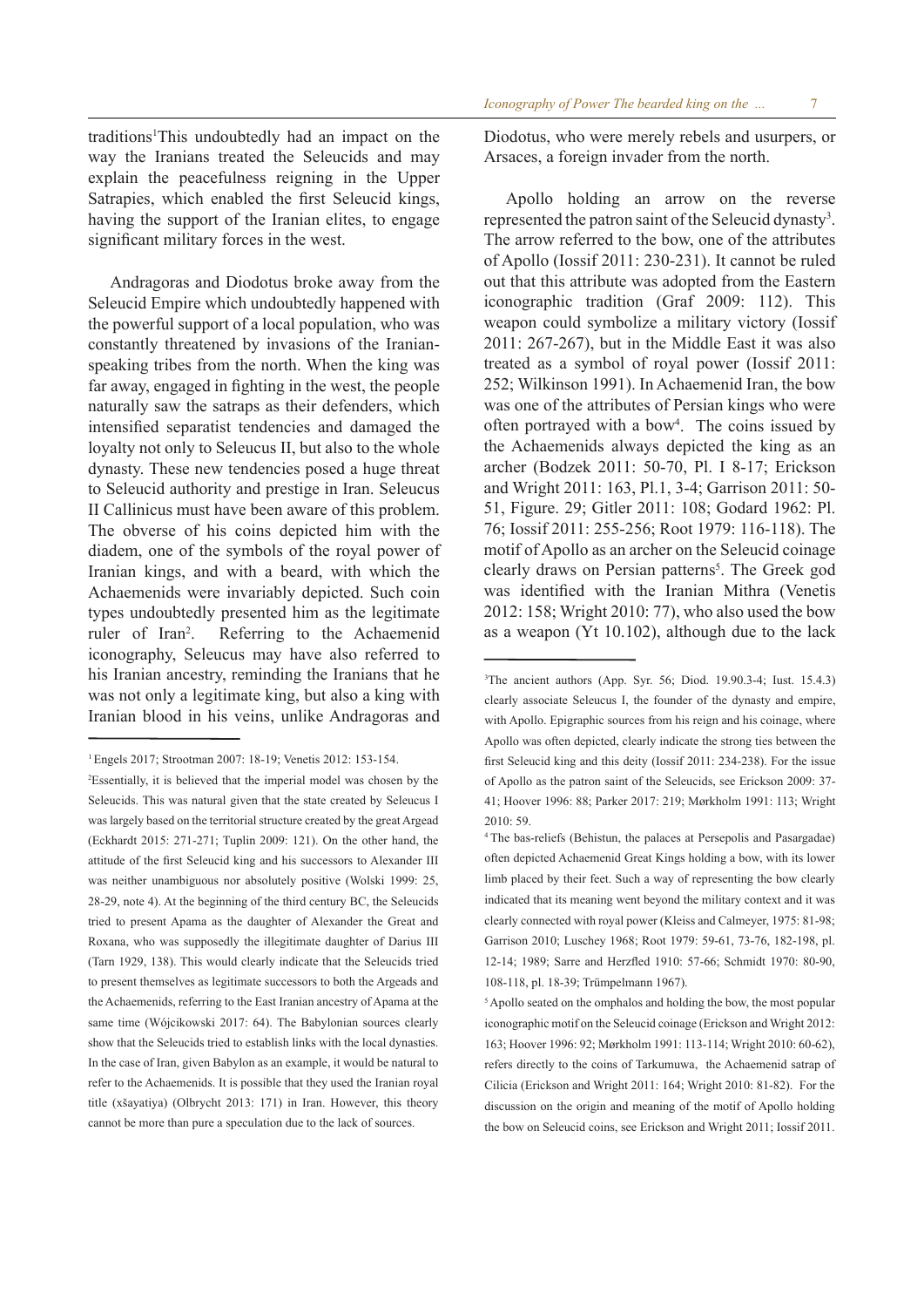of sources it is difficult to state whether it was his typical attribute (Grenet 2006). The reverse of the bronze coins of Seleucus II from Ecbatana bear the image of a bow in a bowcase-quiver set. This not only referred to military expeditions, but also to Apollo, since the bow was his attribute; it was, at the same time, the symbol of royal power. Most importantly, these meanings and associations were not mutually exclusive. A bow in an identical bowcase can also be seen on bronze coins of Antiochus I from Mint 24 (Drangiana, or Eastern Arachosia)<sup>1</sup>. It was not, therefore, a new motif as far as Seleucid coinage is concerned.

The reverse of another bronze coin minted at Susa, which was also the capital of the Achaemenid Empire, features a representation of the goddess Artemis with a bow, pulling an arrow out of the quiver. This image, which is difficult to interpret in the absence of an analogy on earlier Seleucid coins, acquires a clear meaning when it is interpreted as an iterpretatio iranica of the Greek goddess. The bow and arrow are a clear reference to the attributes of the Achaemenid kings. The Greeks identified Artemis with Anahita (Iossif and Lorber 2009: 109), who was one of the three most important deities of the Iranian pantheon. Interestingly, another bronze coin with the portrait of a bearded Seleucus II wearing the kausia on the obverse and the goddess Nike driving a biga on the reverse comes from the same mint. The kausia was worn by Macedonian commanders belonging to the higher aristocracy, who formed a unit of royal philoi. It was also worn by kings whose costume was essentially identical to that of the philoi. Kausia, however, cannot be treated as the same symbol of royal power as the diadem and it did not belong to the official royal iconography of the Seleucids. Although the kausia is present on the Greco-Bactrian coinage as the headgear of kings (Kalita 1997: 16-17), it is usually interpreted as a reference to their descent rather than as a symbol of power (Strootman 2007: 164-

166, 360-363). By engraving his portrait with the kausia on coins, Seleucus II perhaps emphasized his Macedonian ancestry and his ties with the western part of the empire. The representation of the goddess Nike featured on the coins seems to clearly present the king as the victor, which is also connected with the symbolism of the kausia as the headdress of Macedonian military commanders.

The image of a driving goddess can be found on other Seleucid coins. The head of Zeus is seen on the obverse of the tetradrachms of Seleucus I from Babylon and the reverse of those coins bears the image of Athena brandishing a shield and spears, driving a quadriga drawn by four horned elephants, and accompanied by a legend that reads ΒΑΣΙΛΕΩΣ ΣΕΛΕΥΚΟΥ. This issue refers to the coins of Philip II featuring the head of Zeus on the obverse (Mørkholm 1991: 71). The motif of a goddess driving a quadriga or biga has parallels on the Argead and Seleucid coinage. Xenophon mentions three empty chariots drawn by horses in the procession of Cyrus II (Xen. Cyr. 8.3.12). The first one was to be dedicated to Zeus or Ahura Mazda, the second one to Helios or Mithra. The Greek historian does not mention the name of the deity symbolized by the third empty chariot. Herodotus (Hdt. 7.40.4) and Curtius Rufus (Curt. An. 3.3.11) also wrote about empty chariots accompanying the Achaemenid army, but only Ahura Mazda is mentioned by the sources with reference to that fact. According to contemporary scholars, the third chariot was to symbolize the King of Kings (Briant 2002: 224) or the goddess Anahita (Finer 2003: 293). In the case of Seleucus I's issue, it seems reasonable to interpret the image of Athena driving a quadriga as referring to Iranian Anahita, just as the goddess Nike on Seleucus II's coins does. Significantly, a bronze coin depicting Artemis, carrying a bow and arrow, comes from the same mint at Susa, which seems to indicate Iranian connotations. Both Greek goddesses, Nike and Artemis, can be identified with Iranian Anahita.

The aforementioned depictions on the reverses, including Apollo with an arrow, Artemis with an arrow, quiver and bow, Nike holding a wreath and a leaf or driving a biga, and the bow in the bowcase-

<sup>1</sup> The coins were issued in 294-281 BC, i.e. in the period when Antiochus I acted as a co-regent with his father Seleucus I. The obverse features the head of the young Heracles in the lion's scalp, while the reverse shows the bow in a bowcase-quiver set with a legend that reads ΒΑΣΙΛΕΩΣ AΝΤΙΟΧΟΥ (Houghton and Lorber 2002: 94, cat. no. 243).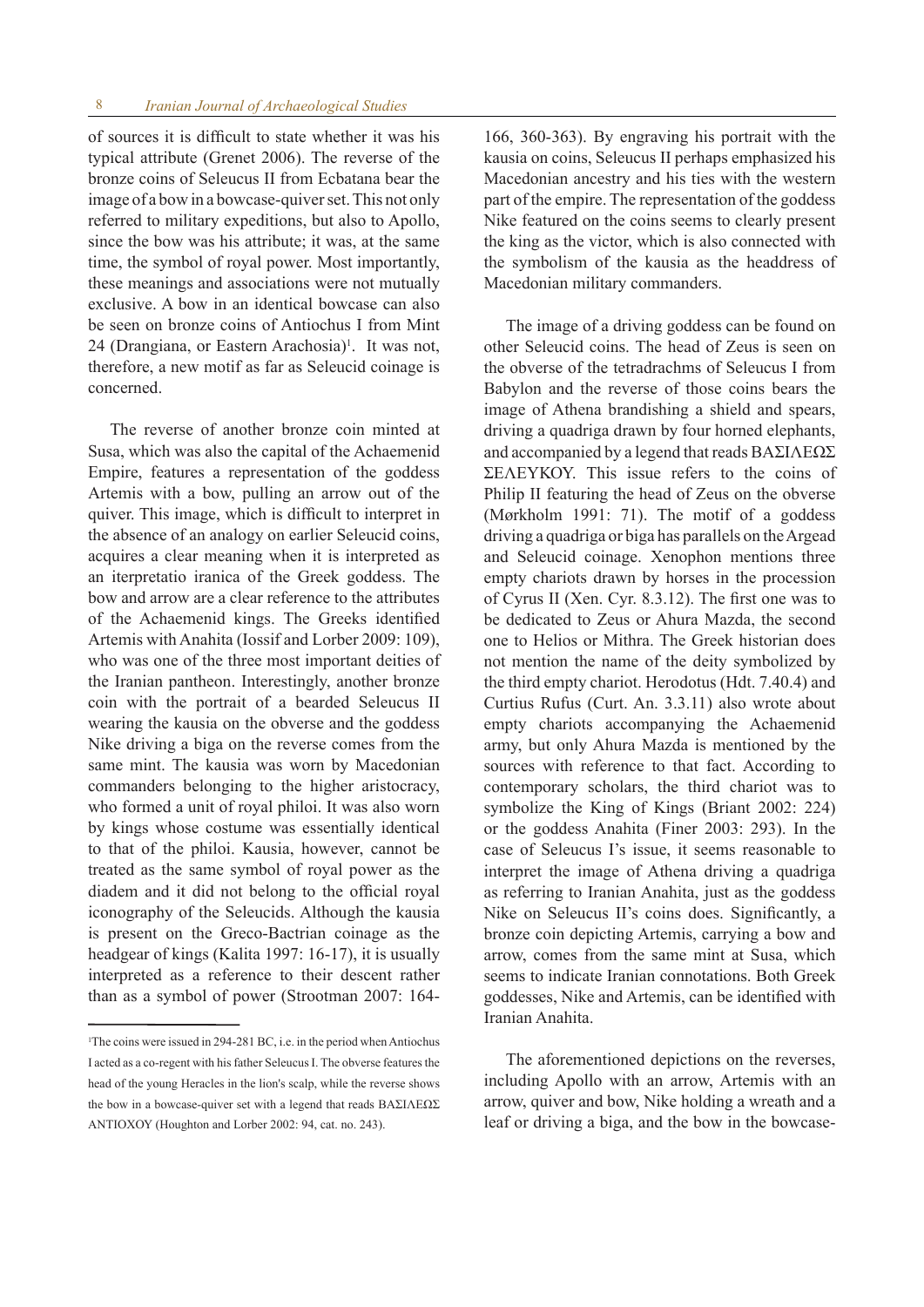quiver, clearly refer to Seleucus II's eastern expedition against Arsaces, presenting the king as the winner of this conflict. On the other hand, though, in the context of Iranian monarchic culture and ideology, these images are associated with the idea of royalty due to the depictions of attributes such as a bow and arrow, and the depiction of the goddess driving the chariot indicates divine support for Seleucus royal power and authority.

 The preceding analysis has made it clear that the significance of Seleucus II's coinage should be seen in a new light. His diadem, as well as his beard, indicated that he was the legitimate ruler of Iran. His royal status was also emphasized by the image of Apollo with an arrow, which within the context of the Achaemenid iconography could represent the king himself. Artemis with an arrow, as well as Nike driving a quadriga or biga, referred to the goddess Anahita. The cult of this goddess was very popular in the Hellenistic period. Depicting Pegasus could emphasize the significance of the cavalry as an elite formation in the army of Seleucus II, or refer directly to Arsaces' cavalry units. The proposed interpretation is not in contradiction to the interpretation of a beard featuring on the issues of Seleucus II as a symbol of his military command in the campaign against the Parni, or as a symbol of a vow made to the gods for victory, but should be understood as an interpretatio iranica of the images. Showing the images of gods and symbols on coins was a typical feature of Hellenistic coinage, and these images could be interpreted with consideration not only to the Greek context, but also the to religion and culture of the non-Greek inhabitants of the empire, as well as religious syncretism, which characterized the Hellenistic period (Wright 2009).

The introduction of the issues of Seleucus II with the obverses depicting the king's diademed head with a beard should be linked to the crisis of the empire and, above all, the rebellions of Andragoras and Diodotus, and the invasion of Arsaces, which led to the establishment of kingdoms in Iran that were independent from the Seleucids. Despite the efforts undertaken by Seleucus II, he was unable to restore his power over the rebellious provinces or effectively repel the invading Parni. The Seleucid king undoubtedly sought to diminish the scale of his defeat by employing propaganda techniques and striking the above mentioned coins with a new image of the king on the obverses could be one such technique.

By presenting himself with a beard, Seleucus II presented himself as a commander and worshiper who made vows to the gods for victorious battles, as is indicated by the images of gods and goddesses on the reverses, depicted with an arrow and a bow (Apollo, Artemis), a laurel wreath, or in a biga (Nike), as well as the image of the bow alone, in a bowcase. Pegasus referred to cavalry units that constituted an important component of both Seleucus' and Arsaces' armies. On the other hand, Seleucus with a beard and diadem drew on the patterns of representing the Iranian ruler, that were used by Andragoras on his coinage. Although the Parthian dynast referred to the Achaemenid period, i.e. before Seleucid rule, and the legend in Aramaic emphasized this reference, Seleucus' main intention was to present himself as the legitimate king of Iran. The arrow and the bow, often depicted on the reverses as the weapon of Apollo and Artemis, were the symbols of power and authority of the Achaemenids. Moreover, in the Iranian context Nike driving the chariot can be identified with the goddess Anahita and interpreted as a sign of divine support for Seleucid's authority.

# **Acknowledgment**

I would like to thank all the scholars who help to maintain the quality of this article by acting as reviewers. The present article was financed by the National Science Centre in Poland (FUGA 5 scholarship programme, UMO-2016/20/S/ HS3/00079). Special thanks are due to Prof. D. Akbarzadeh (ICHTO, Iran), Prof. J. Bodzek (Jagiellonian University, Poland), and Prof. M. J. Olbrycht (Univesity of Rzeszów, Poland) for their advice and comments on this paper. The sole responsibility for any errors or inconsistencies in this paper is of course mine alone.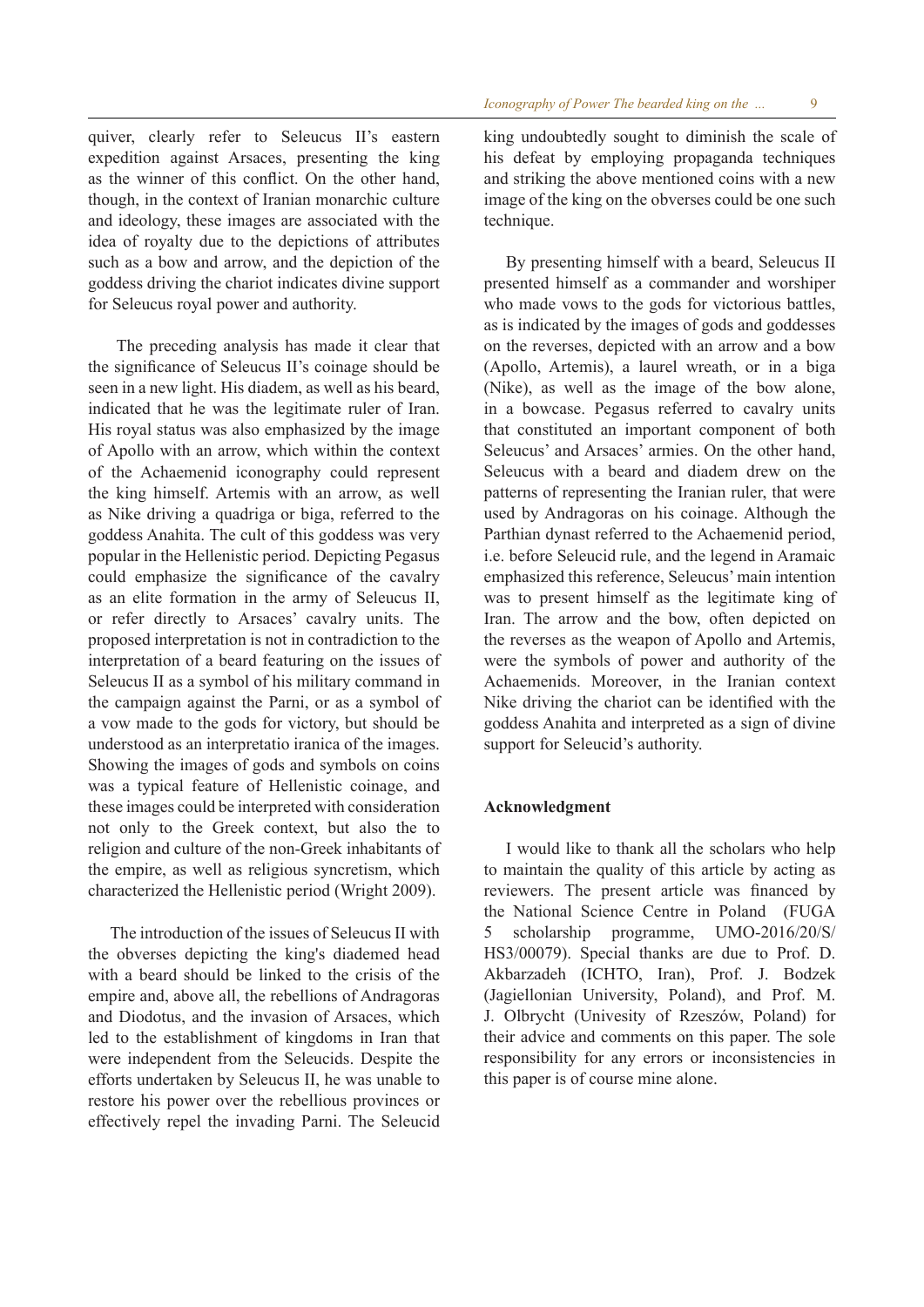### **References**

- Alföldi, A. 1985. Diadem und Kranz In: A. Alföldi. (ed.). *Caesar in 44 v. Chr. I. Studien zu Caesars Monarchie und ihren Wurzeln, Antiquitas Reihe 3/ 16* , Bonn: R. Habelt, 105-131.
- Anagnostou-Laoutides, E. 2012. Zeus and Apollo in the Religious Program of the Seleucids In: E. Anagnostou-Laoutides. (ed.). *ASCS 33 Selected Proceedings (2012): Refereed Papers from the 33rd Annual Conference of the Australasian Society for Classical Studies:* 1-23 http://www.ascs.org.au/ news/ascs33/
- Anagnostou-Laoutides, E. 2017. *In the Garden of the Gods: Models of Kingship from the Sumerians to the Seleucids.* London, New York: Routledge.
- Anonymous. 1880-1887. *The Zend-Avesta vol. I-III*. trans . J. Darmesteter & L. H. Mills, . Oxford: Clarendon Press.
- Aperghis, G. G. 2004. *The Seleukid Royal Economy. The Finances and Financial Administration of the Seleukid Empire*. Cambridge: Cambridge University Press.
- Appian. 1913. *Roman History, The Foreign Wars vols. I-II. H.* White, Harvard University Press.
- R. S. Bagnall & P. Derow (eds.). 2004. *The Hellenistic Period: Historical Sources in Translation*. Oxford: Malden, MA.
- Bea, C. 2004. "Aramaic as a Lingua Franca During the Persian Empire (538-333 B.C.E.)," *Journal of Universal Language* 5: 1-20.
- Bickerman, E. 1983. The Seleucid Period In: E. Yarshater. (ed.). *Cambridge History of Iran 3(1)*. Cambridge: Cambridge University Press, 3-20.
- Bivar, A. D. H. 1983. The Political History of Iran under the Arsacids In: E. Yarshater. (ed.). *Cambridge History of Iran 3(1)*. Cambridge: Cambridge University Press, 21-99.
- Bodzek, J. 2011. *ΤΑ ΣΑΤΡΑΠΙΚΑ ΝΟΜΙΣΜΑΤΑ. Mennictwo satrapów w okresie panowania Achemenidów (ok. 550-331 a.C.)*. Kraków: Księgarnia Akademicka.
- Briant, P. 2002. *From Cyrus to Alexander: A History of the Persian Empire.* Winona Lake: Indiana Eisenbrauns.
- Dandamayev, M. A. 1999. Media and Achaemnid Iran In: J. Harmatta; B. N. Puri & G. F. Etemadi. (eds.). *History of Civilizations of Central Asia, Vol. II: The Development of Sedentary and Nomadic Civilizations: 700 B.C. to A.D. 250.* Paris: Unesco, 35-66.
- Curtis, V. S. 2007. Religious Iconography on Ancient Iranian Coins In: J. Cribb & G.Herrmann. (eds.). *After Alexander: Central Asia Before Islam. Proceedings of the British Academy 133*. Oxford: Oxford University Press, 413-434.
- Curtis, V. S. 2012. Parthian coins: kingship and divine glory, In: P. Wick & M. Zehnder. (eds.). *The Parthian Empire and its Religions. Studies in the Dynamics of Religious Diversity. Pietas 5*. Gutenberg: Computus Druck Satz & Verlag: 68- 81.
- Dąbrowa, E. 1999. L'expédition de Démétrios II Nicator Contre Les Parthes (139-138 avant J.-C.), *Parthica* 1: 9-16.
- Dąbrowa, E. 2005. Les Aspects Politiques et Militaires de la Conquête Parthe de la Mésopotamie, *Electrum* 10: 73-88.
- Dąbrowa, E. 2010. The Parthian Kingship In: G. B. Lanfranchi & R. Rollinger. (eds.). *Concepts of Kingship in Antiquity. Proceedings of the European Science Foundation Exploratory Workshop held in Padova. November 28th-December 1st*, 2007. Padova: S.A.R.G.O.N. Editrice e Libreria, 123- 134.
- Dąbrowa, E. 2012. The Arsacid Empire In: T. Daryee. (ed.). *The OxfordHandbook of Iranian History.* Oxford: Oxford University Press, 164-187.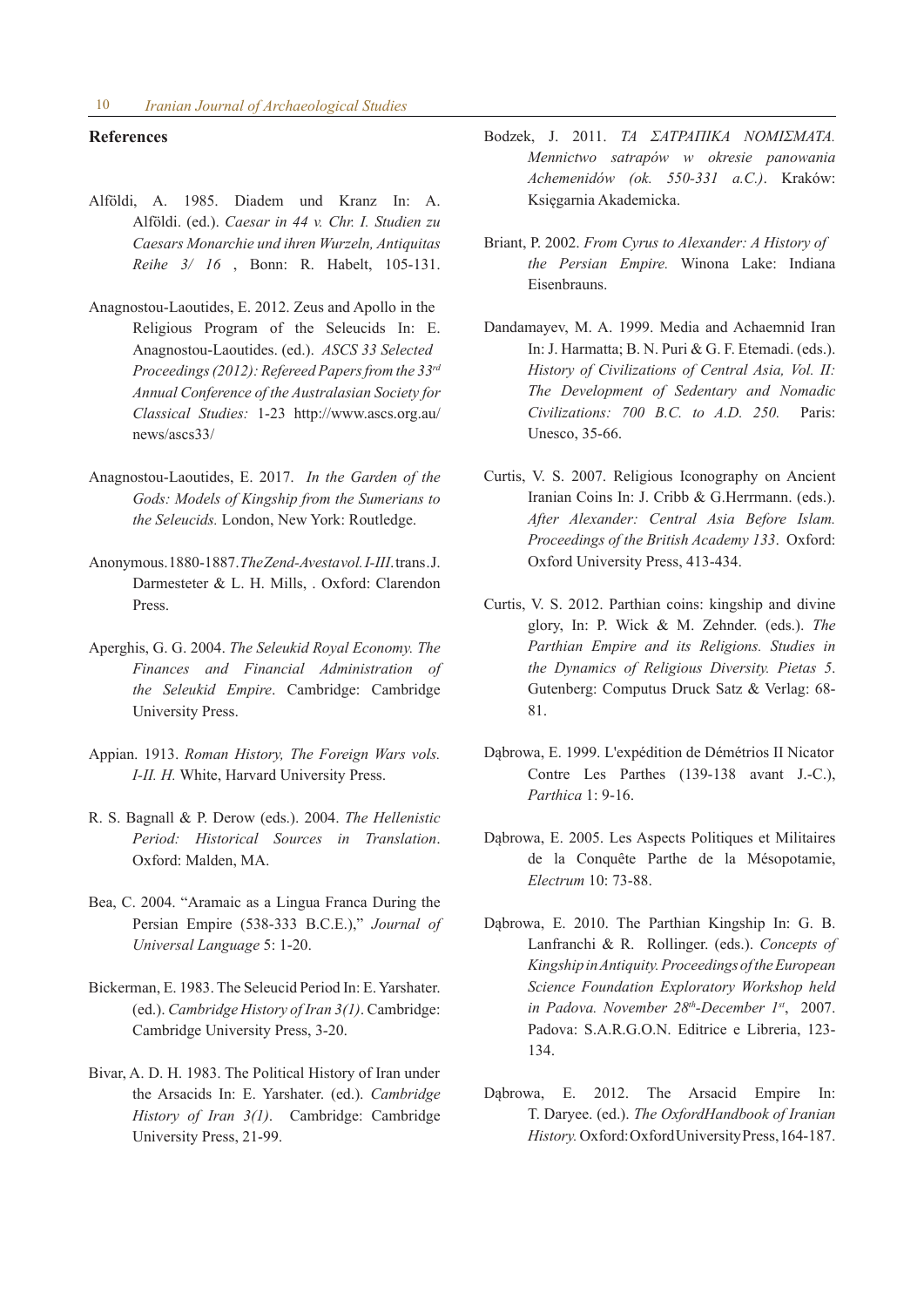- Diodorus, Siculus. 1989. *Diodorus of Sicily in Twelve Volume*s, Vol. 4-8, trans. C. H. Oldfather et. al. (and others), London,: William Heinemann LTD & Harvard University Press.
- Dodd, R. 2009. *Coinage and Conflict: the Manipulation of Seleucid Political Imagery,* unpublished Ph.D. dissertation, University of Glasgow, Glasgow.

.

- Eckhardt, B. 2015. Achaemenid Religious Policy after the Seleucid Decline: Case Studies in Political Memory and Near Eastern Dynastic Representation In: J. M. Sliverman & C. Waerzeggers. (eds.). *Political Memory in and after the Persian Empire. Ancient Near East Monographs* No. 13. Atlanta: SBL Press, 269-298.
- Engels, D. 2017. The Achaemenid and Seleucid court: continuity or change? In: A. Erskine, L. Llewellyn-Jones & Sh. Wallace. (eds.). *The Hellenistic Court. Monarchic Power and Elite Society from Alexander to Cleopatra*. Swansea: The Classical Press of Wales, 69-100.
- Erickson, K. 2009. *The early Seleucids, their Gods and their Coins*, vol. 1, unpublished Ph.D. dissertation, University of Exeter, Exeter.
- Erickson, K. & N. L. Wright, 2011. The Royal Archer and Apollo in the East: Greco-Persian Iconography in the Seleukid Empire, In: N. Holmes. (ed.). *Proceedings of the XIV International Numismatic Congress. Glasgow:* International Numismatic Council, 163-168.
- Finer, S. E. 2003. *The History of Government from the Earliest Times vol. I: Ancient Monarchies and Empires Oxford*: Oxford University Press.
- Garrison, M. B. 2010. Archers at Persepolis: The Emergence of Royal Ideology at the Heart of the Empire. In: J. Curtis & S. J. Simpson. (eds.). *the World of Achaemenid Persia. History, Art and Society in Iran and the Ancient Near East*, London: IB Tauris, 337-368.
- Garrison, M. B. 2011. By the Favor of Auramazdā: Kingship and the Divine in the Early Achaemenid

Period, In: P. P. Iossif; A. D. Chankowski & C. C. Lorber. (eds.). *More Than Men, Less Than Gods. Studies on Royal Cult and Imperial Worship. Studia Hellenistica 51*. Leuven-Paris-Walpole MA: Peeters, 15-104.

- Garrison M. 2013. Royal Achaemenid Iconography, In: D. T. (ed.). *The Oxford Handbook of Ancient Iran.* Oxford: Oxford University Press, 566-595.
- Gitler, H. 2011, Identities of the Indigenous Coinages of Palestine Under Achaemenid Rule: The Dissemination of the Image of the Great King, In: P. P. Iossif; A. D. Chankowski & C. C. Lorber. (eds.). *More Than Men, Less Than Gods. Studies on Royal Cult and Imperial Worship. Studia Hellenistica 51*. Leuven-Paris-Walpole MA: Peeters, 105-119.
- Godard, A. 1962. *L'art de l'Iran*. Paris: Arthaud.
- Graf, F. 2009. *Apollo*. London, New York: Routledge.
- Grainger, J. D. 2010. *The Syrian Wars. Mnemosyne Supplements. History and Archaeology of Classical Antiquity*. Leiden, Boston: Brill.
- Grainger, J. D. 2014a. *The Rise of the Seleukid Empire (323-223 BC): Seleukos I to Seleukos III*. Barnsley: Pen & Sword Maritime.
- Grainger, J. D. 2014b. *Seleukos Nikator: Constructing a Hellenistic Kingdom. London*, New York: Routledge.
- Grenet, F. 2006. Mithra ii. Iconography in Iran and Central Asia, *EnIr http://www.iranicaonline. org/articles/mithra-2-iconography-in-iran-andcentral-asia.*
- Gzella, H. 2015. *A Cultural History of Aramaic: From the Beginnings to the Advent of Islam,* Lieden, Boston: Brill.
- Haake, M. 2012. Diadem und basileus. Überlegungen zu einer Insignie und einem Titel in hellenistischer Zeit, In: A. Lichtenberger; K. Martin; H.-H. Nieswandt & D. Salzmann. (eds.). *Das Diadem*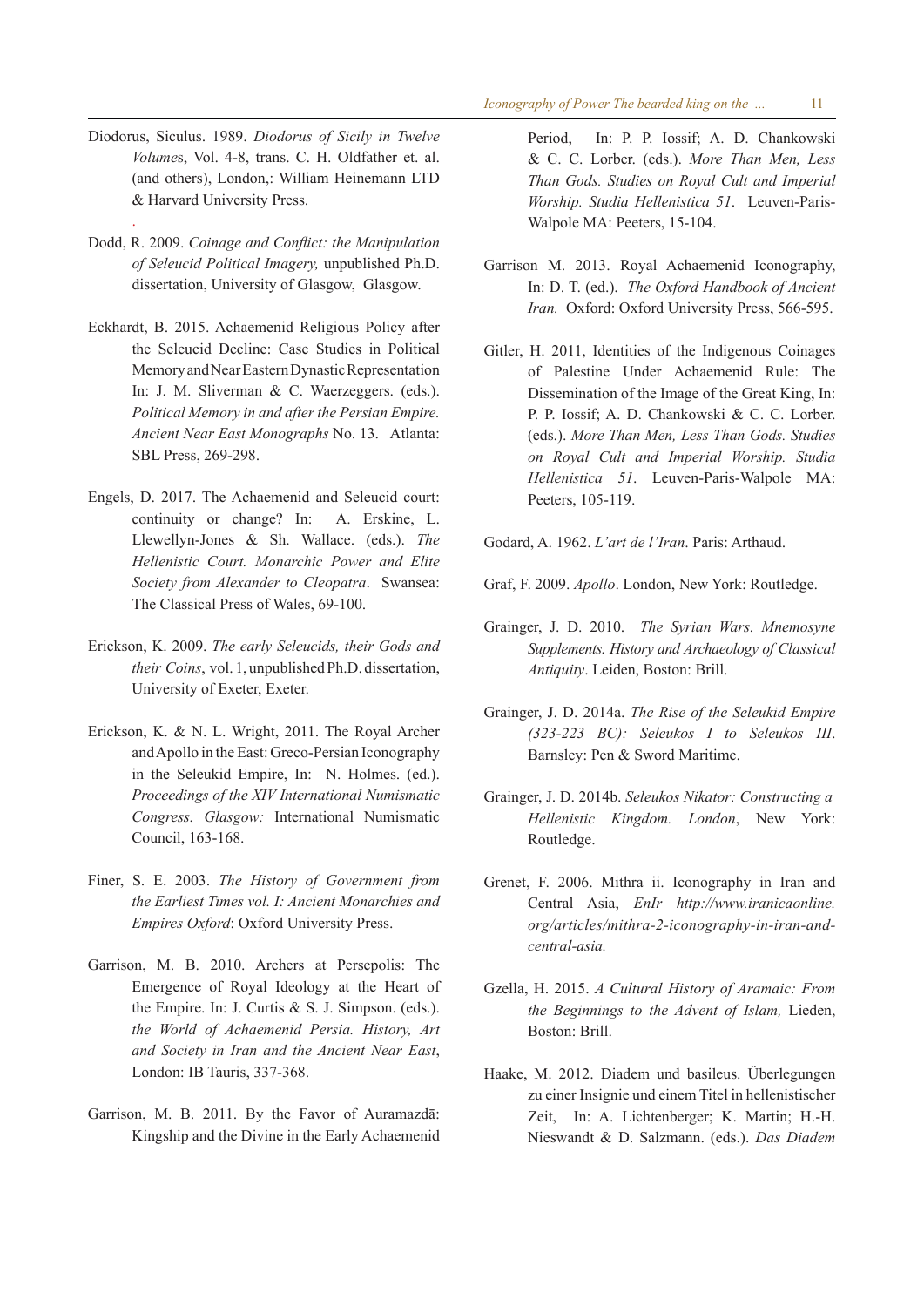#### 12 *Iranian Journal of Archaeological Studies*

*der hellenistischen Könige. Übernahme. Transformation oder Neuschöpfung eines Herrschaftszeichens? Bonn*: Habelt Verlag, 293- 313.

- Hekster, O. & R. Fowler, 2005. Imagining Kings: From Persia to Rome', In: O. Hekster & R. Fowler. (eds.). *Imaginary Kings. Royal Images in the Ancient Near East, Greece and Rome. Oriens et Occidens* 11. Stuttgart: Franz Steiner Verlag, 11- 38.
- Herodot. 1908. *Herodoti Historiae*. C. Hude. (ed.). Vols. 1&2 Oxford: Clarendon Press.
- Holloway, S. W. 2002. *Aššur i King! Aššur i King! Religion in the exercise of power in the Neo-Assyrian Empire,* Leiden, Boston: Brill.
- Hoover, O. D. 1996. *Kingmaker: A Study in Seleucid Political Imagery*. Ontario: Hamilton.
- Houghton, A. & C. Lorber, 2002. *Seleucid Coins: A Comprehensive Catalogue: Part I-II: Seleucus I through Antiochus III*. New York: The American Numismatic Society, Lancaster; London: Classical Numismatic Group.
- Hub, W. 2001. *Ägypten in hellenistischer Zeit*, 332-30 v. Chr. Munich: C. H. Beck.
- Iossif, P. P. 2011. Apollo Toxotes and the Seleukids: Comme un air de famille In: P. P. Iossif, A. D. Chankowski & C. C. Lorber. (eds.). More Than Men, *Less Than Gods. Studies on Royal Cult and Imperial Worship. Studia Hellenistica 51*. Leuven-Paris-Walpole MA: Peeters, 229-291.
- Iossif, P. & C. Lorber, 2009. Seleucid Campaign Beards, *L'antiquité classique* 78: 87-115
- Kakavas, G. 2016. Hellenistic Royal Portraiture on Coins, In: C. A. Picón & S. Hemingway. (eds.). *Pergamon and the Hellenistic Kingdoms of the Ancient World. New York*: Metropolitan Museum of Art, 70-76.
- Kalita, S. 1997. Portraits of Rulers on Greco-Bactrian

and Indo-Greek coins: an Attempt at Classification, *Notae Numismaticae-Notatki Numizmatyczne* 2: 7-24

- Kalita, S. 1999. The coins of Diodotus of Bactria and the Problem of Dating the Bactrian Secession, *Notae Numismaticae-Zapiski Numizmatyczne*  3-4: 51-67.
- Kleiss, W. & P. Calmeyer 1975. Das unvollendete achaemenidische Felsgrab bei Persepolis, *AMI n.F*. 8: 81-98.
- Kreissing, H. 1978. *Wirtschaft und Gesellschaft im Seleukidenreich*. Berlin: Akademie Verlag.
- Lerner, J. D. 1999. *The impact of Seleucid decline on the Eastern Iranian Plateau the foundations of Arsacid Parthia and Graeco-Bactria. Historia Einzelschriften* 123. Stuttgart: Franz Steiner Verlag.
- Lerner, J. D. 2017. Mithradates I and the Parthian Archer, In: J. M. Schlude & B. B. Rubin. (eds). *Arsacids, Romans, and Elites. Cross-Cultural Interactions of the Parthian Empire.* Oxford: Oxbow Books, 1-24.
- Linfert, A. 1976. Bärtige Herrscher, *JDAI* 91: 157-174.
- Luschey, H. 1968. Studien zu dem Darius-Relief von Bisutun, *AMI n.F*. I: 63-94.
- Luschey, H. 1983. Die Darius-Statuen aus Susa und ihre Rekonstrctuktion, In: H. Koch & D. N. MacKenzie. (eds.). *Kunst, Kultur und Geschichte der Achämenidenzeit und ihr Fortleben. AMI Ergänzungsband* 10. Berlin: Dietrich Reimer, 191-206.
- Iunianus Iustinus, Marcus. 1977. *M. Iuniani Iustini Epitoma Historiarum Philippicarum Pompei Trogi*. O. Seel. (ed.). Stuttgart: B. G. Teubner.
- Moorey, P. R. S. 1978. "The Iconography of an Achaemenid Stamp-Seal Acquired in the Lebanon," *Iran* 16: 143-154.

Mørkholm, O. 2001. *Early Hellenistic Coinage from The*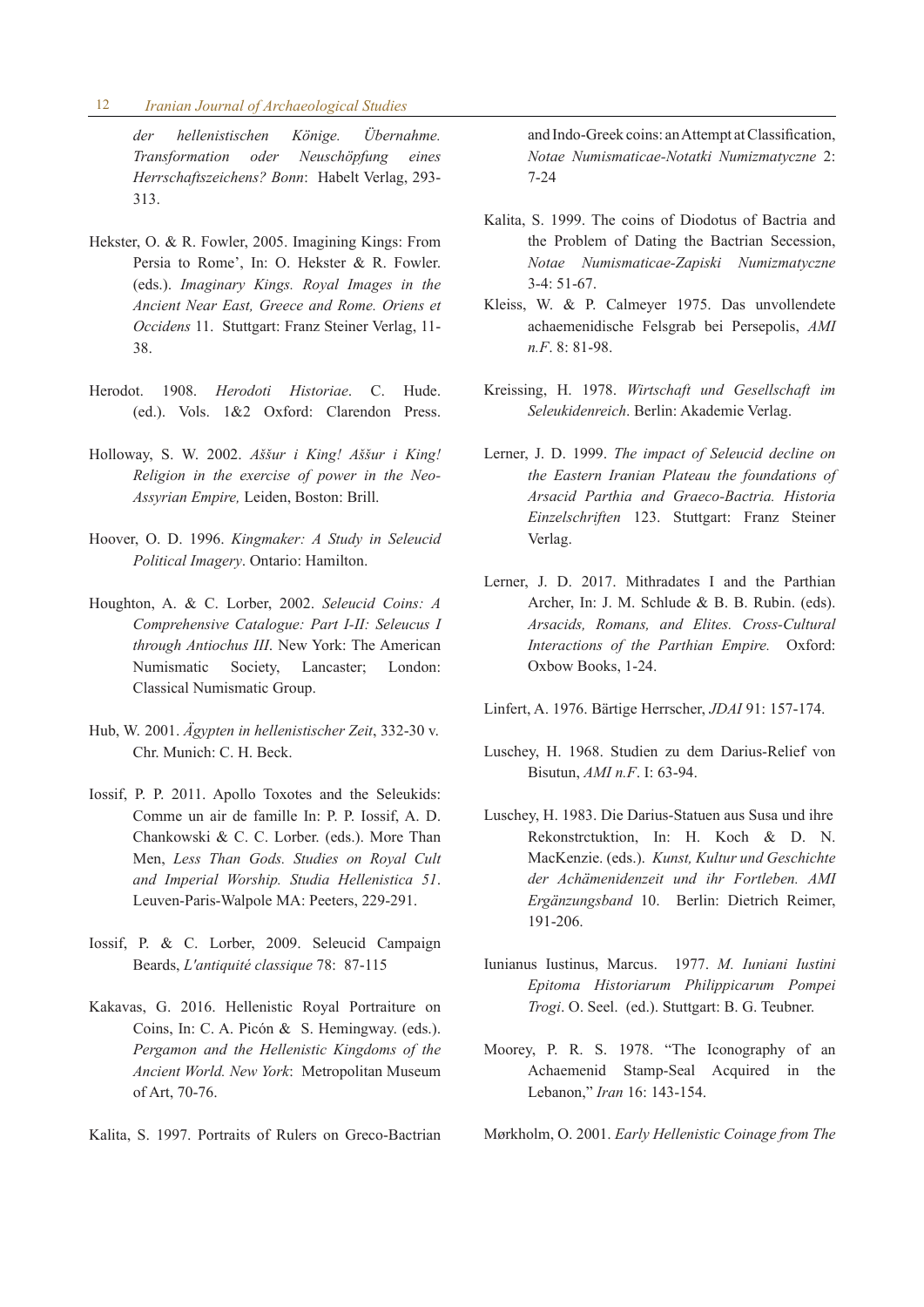*Accession Of Alexander to the Peace Of Apamaea (336-188 BC)*. Cambridge: Cambridge University Press.

- Newell, E. T. 1938. *The Coinages of the Eastern Seleucid Mints from Seleucus I to Antiochus III. ANSNS 1*. New York. American Numismatic Society.
- Newell, E. T. 1941. *The Coinage of the Western Seleucid Mints from Seleucus I to Antiochus III. ANSNS 4.* New York: American Numismatic Society.
- Olbrycht, M. J. 1997. Parthian King's Tiara-Numismatic Evidence and Some Aspects of Arsacid Political Ideology, *Zapiski Numizmatyczne-Notae Numismaticae* 2: 27-65.
- Olbrycht, M. J. 1998. Parthia et Ulteriores Gentes. Die Politischen Beziehungen Zwischen dem Arsakidischen Iran und den Nomaden der Eurasischen Steppen, *Quellen und Forschungen zur Antiken Welt 30*. München: tuduv-Verlagsgesellschaft.
- Olbrycht, M. J. 2004. *Aleksander Wielki i świat irański. Rzeszów*: Wydawnictwo Uniwersytetu Rzeszowskiego.
- Olbrycht, M. J. 2010. Iran starożytny In: *Historia Iranu. Wrocław: Zakład Narodowy im Ossolińskich*, A. Krasnowolska. (ed.). 26-285.
- Olbrycht, M. J. 2011. On Coin Portraits of Alexander the Great and His Iranian Regalia. Some Remarks Occasioned by the Book by F. Smith: L' imagine di Alessandro il Grande Sulle Monete del Regno (336-323), *Notae Numismaticae-Zapiski Numizmatyczne* 6: 13-28.
- Olbrycht, M. J. 2013. Iranians in the Diadochi Period In: V. Alonso Troncoso & E. M. Anson. (eds.). *After Alexander. The Time of the Diadochi (323-281 BC)*, Oxford: Oakville, CT: Oxbow Books, 159-182.
- Parker, R. 2017. *Greek Gods Abroad: Names. Natures, and Transformations. Oakland*: University of California Press.
- Piejko, F. 1990. Episodes from the Third Syrian War in a Gurob Papyrus, 246 B.C, *APF* 36: 13-28.
- Pliny. 1855. *The Natural History of Pliny*, trans. J. Bostock & H. T. Riley, London: Taylor and Francis.
- Plutarch. 1919. *Plutarch's Lives*. Vol. 7, trans. P. Bernadotte. Harvard University Press.
- Polyaeni. 1860. *Polyaeni Strategicon libri octo,*  E. von Woelfflin. (ed.). Leipzig: B. G. Teubneri.
- Ritter, H. 1987. Die Bedeutung des Diadems, *Historia*  36: 290-301.
- Root, M. C. 1979. The King and Kingship in Achaemenid Art: Essays on the Creation of an Iconography of Empire. *Acta Iranica 19*. Leiden: Peeters Publishers.
- Root, M. C. 1989. The Persian Archer at Persepolis: Aspects of Chronology, Style and Symbolism, In: R. Descat. (ed.). *L'Or perse et l'histoire grecque*. REA 91. Paris: Presses Universitaires de Bordeaux, 33-50.
- Rosenthal, F.; J. C. Greenfield & S. Shaked, 1986. Aramaic. EnIr *http://www.iranicaonline.org/ articles*/*aramaic-*.
- Bopearachchi, O. 1998. Sylloge Nummorum Graecorum: The collection of the American Numismatic Society pt. 9. *Graeco-Bactrian and Indo-Greek coins.* New York: The American Numismatic Society.
- Sarre, F. & E. Herzfled, 1910. *Iranische felsreliefs. Berlin*: E. Wasmuth A.-G.
- Schmidt, E. F. 1970. *Persepolis III: The Royal Tombs and, Other Monuments.* Oriental Institute Publications, vol. 70. Chicago: The University of Chicago Press.
- Sherwin-White, S. M. & K. Kuhrt, 1993. *From Samarkhand to Sardis: A New Approach to the Seleukid Empire*. Berkeley: University of California Press.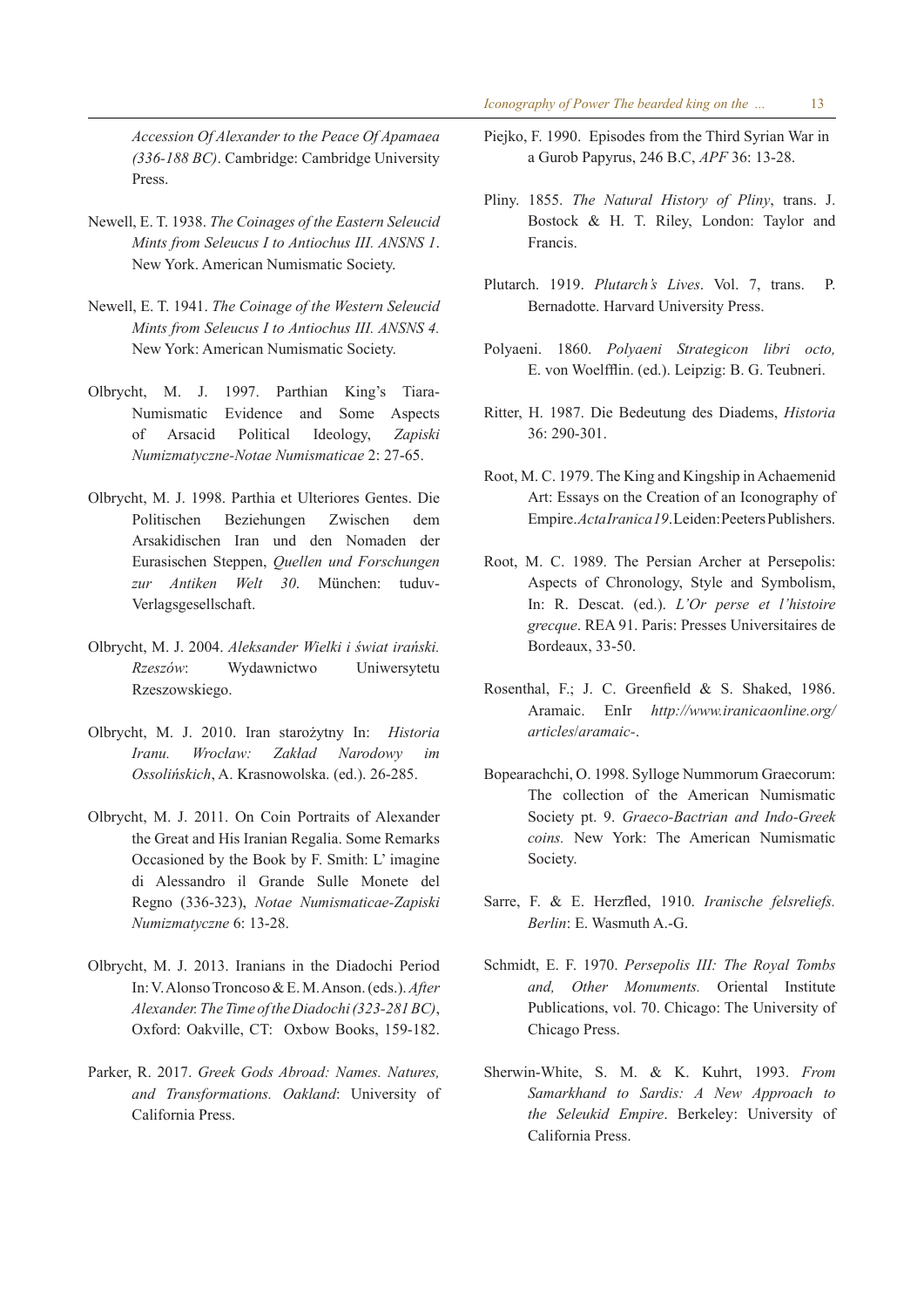- St. Jerome. 1958. *Jerome's Commentary on Daniel.*  trans. G. L. Archer Grand Rapids.
- van der Spek, R. J. & I. L. Finkel, 2013. *BCHP 11 (Invasion of Ptolemy III Chronicle)* https:// www.livius.org/sources/content/mesopotamianchronicles-content/bchp-11-invasion-of-ptolemyiii-chronicle/
- Stewart, A. 1993. *Faces of Power: Alexander's Image and Hellenistic Politics*. Berkeley. Los Angeles, Oxford: University of California Press.
- Strootman, R. 2007. *The Hellenistic Royal Court. Court Culture, Ceremonial and Ideology in Greece, Egypt and the Near East, 336-30 BCE,*  unpublished Ph.D. dissertation, Utrecht: Utrecht University Repository.
- Tarn, W. W. 1929. Queen Ptolemais and Apama. *The Classical Quarterly* 23, No. 3/4: 138-141.
- Tarn, W. W. 1930. *Hellenistic Military and Naval Developments*. Cambridge: University Press.
- Rufus Quintus, Curtius. 1908. *Historiarum Alexandri Magni Macedonis libri qui supersunt*. E. Hedicke (ed.). Leipzig: B. G. Teubner.
- Troncoso, V. A. 2010. The Bearded King and the Beardless Hero: From Philip II to Alexander the Great, In: E. Carney & D. Ogden. (eds.). *Philip II and Alexander the Great. Father and Son, Lives and Afterlives*, Oxford: Oxford University Press, 13-24.
- Trümpelmann, L. 1967. Zur Entstehungsgeschichte des Monumentes Dareios' I. von Bisutun und zur Datierung der Einfiihrung der altpersischen Schrift, *Archäologischer Anzeiger* 82: 281-298.
- Tuplin, C. J. 2009. The Seleucids and their Achaemenid Predecessors. A Persian inheritance, In:S.M.R Darbandi & A. Zournatzi. (eds.). *Ancient Greece and Ancient Iran: Cross-Cultural Encounters. Athens: National Hellenic Research Foundation,*  109-136.
- Venetis, E. 2012. Iran at the Time of Alexander the Great an the Seleucids, In: T. Daryaee. (ed.). *The Oxford Handbook of Iranian History.* Oxford: Oxford University Press, 142-163.
- Will, E. 1979. *Histoire politique du monde hellénistique (323-30 av. J. C).* Tome I, Nancy: Presses Universitaires de Nancy.
- Wilkinson, R. H. 1991. The Representation of the Bow in the Art of Egypt and the Ancient Near East, *Journal of the Ancient Near Eastern Society* 20: 83-99.
- Wolski, J. 1960. Les Iraniens et le Royaume Grécobactrien, *Klio* 38 : 110-121.
- Wolski, J. 1969a. DerZusammenbruch der seleukidenherrschaft im Iran im dritten jahrhundertv. Chr. In: F. Altheim & J. Rehork. (eds.). *Der Hellenismus in Mittelasien.* Darmstadt: Wissenschaftliche Buchgesellschaft, 188-254.
- Wolski, J. 1969b. Das Problem des Andragoras In: F. Altheim & J. Rehork. (eds.). *Der Hellenismus in Mittelasien. Darmstadt*: Wissenschaftliche Buchgesellschaft, 275-280.
- Wolski, J. 1975. Andragoras était-il Iranien ou Grec?, *Studia Iranica*: 159-169.
- Wolski, J. 1982. Le Problème de la Fondation de l'État Gréco-bactrien, *Iranica antiqua* 17: 131-146.
- Wolski, J. 1996. *Imperium Arsacydów*. Poznań: SAWW.
- Wolski, J. 1999. *Dzieje i Upadek Imperium Seleucydów.*  Kraków: The Enigma Press.
- Wójcikowski, R. S. 2017. Zeus Aëtophoros in the Coinage of Seleucus I Nicator, *Zapiski Numizmatyczne-Notae Numismaticae* 12: 51-70.
- Wright, N. L. 2009. Non-Greek Religious Iconography on the Coinage of Seleucid Syria, *Mediterranean Archaeology* 22/23: 193-206.

Wright, N. L. 2010. *Religion in Seleukid Syria-Gods*